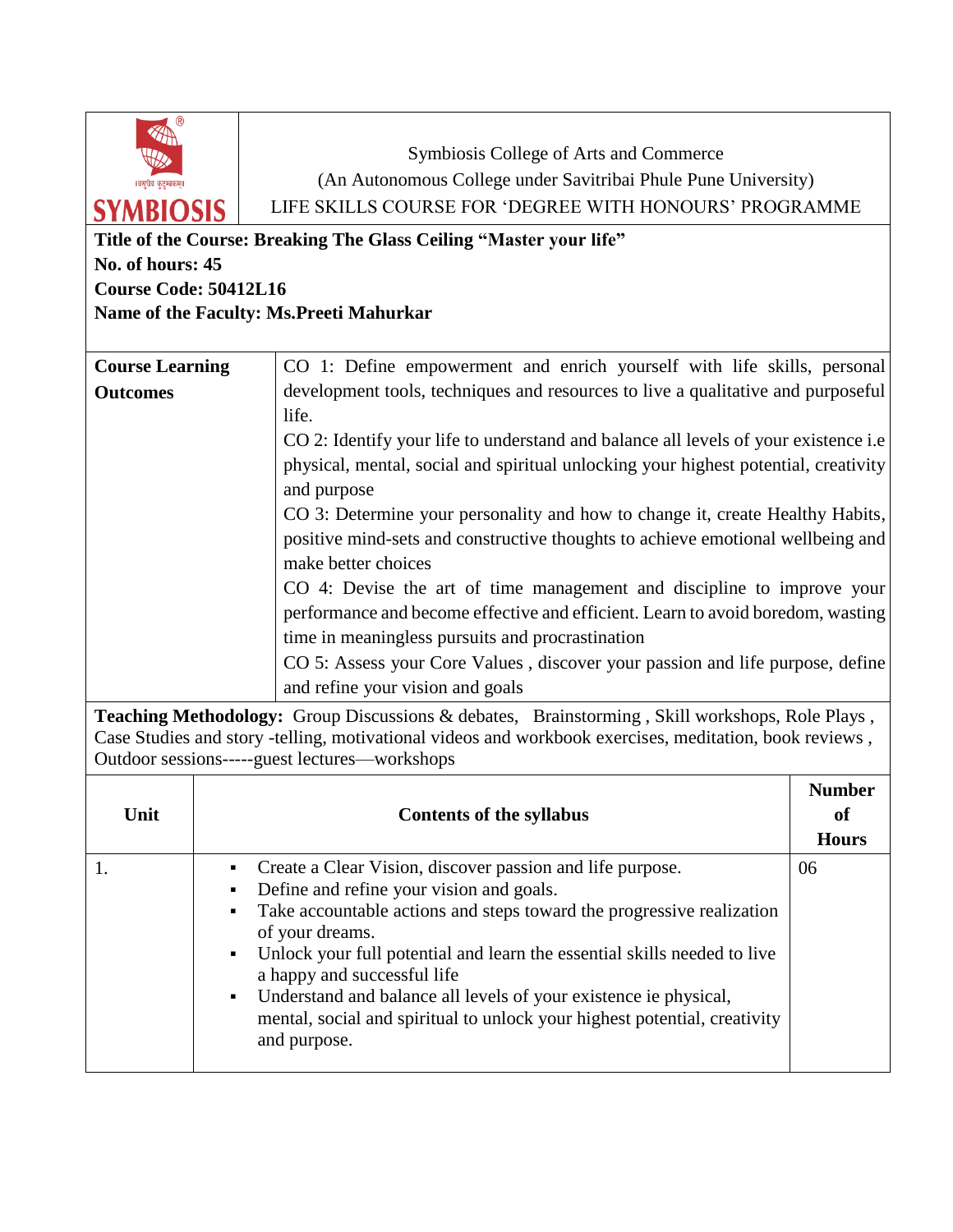| 2. | Learn how to re- program your mind, change habits and install strong<br>٠<br>and long lasting positive behavior using Neuro linguistic<br>programming Strategies.<br>Learn how to Grow Your Confidence and develop Self-Esteem.<br>Learn effective communication skills and how these impact successful<br>presentations.<br>Learn how to be more self-assured, confident and positively assertive.                                                                                                                                           | 06 |
|----|-----------------------------------------------------------------------------------------------------------------------------------------------------------------------------------------------------------------------------------------------------------------------------------------------------------------------------------------------------------------------------------------------------------------------------------------------------------------------------------------------------------------------------------------------|----|
| 3. | Learn to Collaborate through teamwork and cooperation.<br>٠                                                                                                                                                                                                                                                                                                                                                                                                                                                                                   |    |
|    | Learn problem solving, decision making, critical and creative thinking<br>٠<br>skills.                                                                                                                                                                                                                                                                                                                                                                                                                                                        | 08 |
| 4. | Learn personal SWOT analysis - Utilize the tools to transform<br>weaknesses into strengths, setbacks into success.<br>Learn how to overcome Fear, Doubt & Worry and release Inner<br>٠<br>Block.<br>Learn how to develop positive attitudes in resolving stress and<br>٠<br>conflicts of life.<br>Learn how to motivate oneself, how to convert adversities into<br>٠<br>opportunities and depression into encouragement.<br>Learn Stress Management & Emotion management.<br>٠<br>Learn how to Detoxify your life.                           | 06 |
| 5. | Learn the art of time Management & priority setting.<br>٠<br>Develop confidence, calmness and concentration.<br>٠<br>Learn how to avoid Procrastination and wasting time in meaningless<br>pursuits.<br>Learn the importance of effective time management skills.<br>٠<br>Learn how to be focused and multitask.                                                                                                                                                                                                                              | 08 |
| 6. | Learn the art of presentation, managing body language, handling<br>٠<br>conscious and unconscious movements, facial expressions, breathing,<br>gesture, posture, voice tone to communicate more effectively.<br>Learn Etiquettes for facing social and corporate situations.<br>٠<br>Enhance social skills such as relationship building and interpersonal<br>٠<br>interactions.<br>Enhance Communication and presentation skills, face interviews with<br>٠<br>confidence.<br>Develop social skills, empathize and understand others' needs. | 06 |